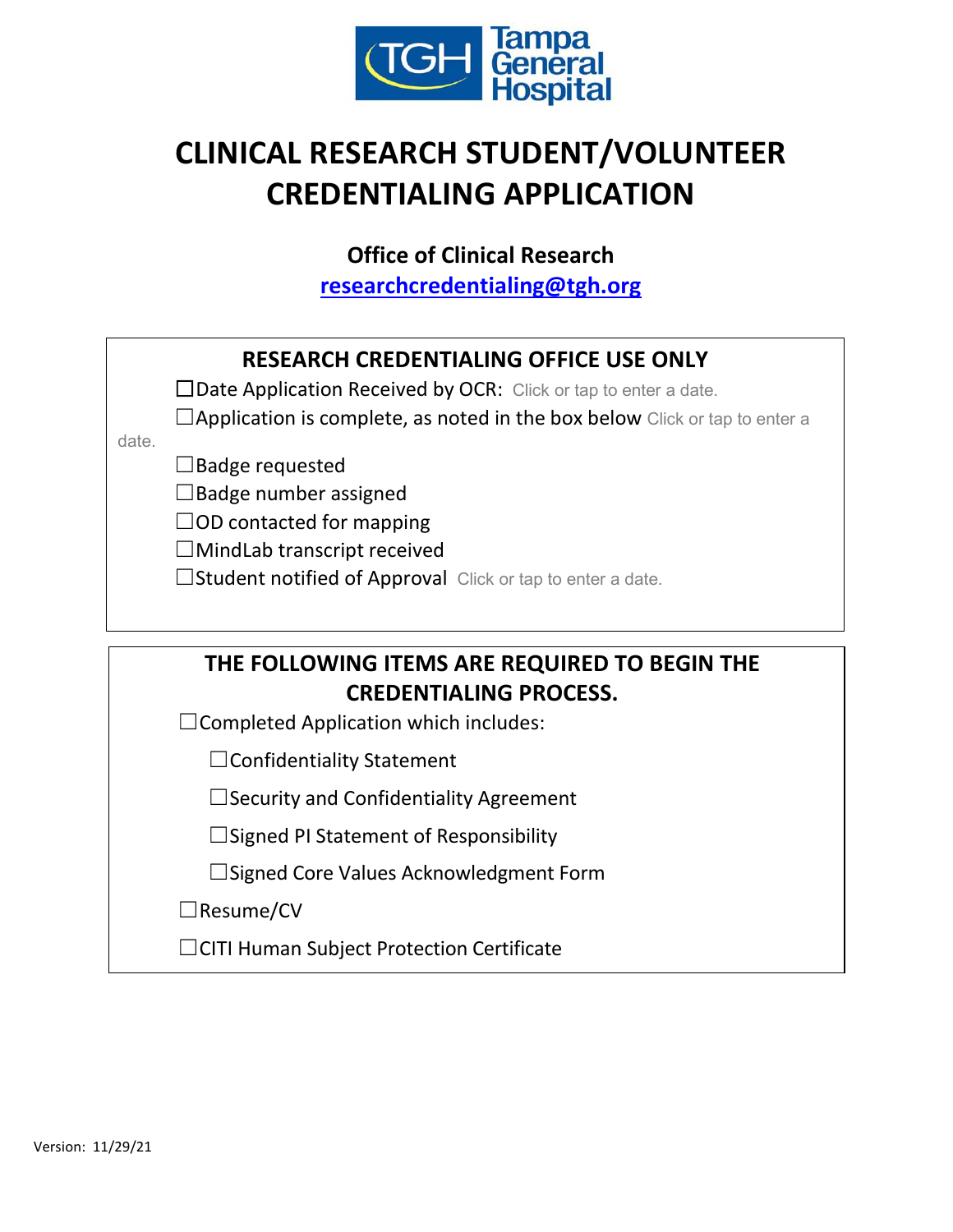• In accordance with Tampa General Hospital policy, students/volunteers performing any functions related to clinical research *without patient contact* must be credentialed through TGH Office of Clinical Research (OCR). Duties are limited to retrospective data collection and data processing or analysis. Students/volunteers/non-employees *may not be involved in any patient contact for the purpose of recruitment, consenting or study visit implementation*. Students/volunteers/non-employees performing research functions that have direct patient contact, must be credentialed through TGH Human Resources. For full details, contact [nonemployeeaccess@tgh.org](mailto:nonemployeeaccess@tgh.org)

No research activities are to be initiated until credentialing approval has been granted.

The following documentation must be completed in full and sent to the address above:

- Application, completed, signed, and dated,
- Copy of current Resume/CV, signed, and dated with no personal information such as DOB, home address, etc.,
- Protection of Human Subject Education Certificate (completed on-line at [http://www.citiprogram.org/\)](http://www.citiprogram.org/). Minimum courses required: Biomedical Investigators and KeyPersonnel Basic Course.
- Completed and signed Investigator Statement of Responsibility from the students/volunteer's investigator or TGH Supervisor. This physician/person will be responsible for the student's actions during their involvement under theproposed research. The physician must be privileged through TGH Medical Staff Services or a TGH employee. All appropriate boxes must be checked, and a time frame included.

Once the above items have been received and reviewed by OCR Credentialing, a research badge is issued and the *required Mindlab courses* (TGH orientation, Epic review, Requirements for Research, and other courses required at the time of the application submission) will be mapped to the student/volunteer's Mindlab account.

Upon completion of the Mindlab courses, the student/volunteer will do the following to pull their transcript.

- a. Log in using your research badge number
- b. Open Mindlab using Google Chrome
- c. Click on Resources/My Transcript
- d. On the right of the screen, you'll see "export/generate PDF"
- e. Click on export again/Download Files a window will open listing any downloads you may have created in Mindlab
- f. Save this to your desktop or drop directly into an email addressed to [researchcredentialing@tgh.org](mailto:researchcredentialing@tgh.org)

g. Send your Mindlab transcript t[o researchcredentialing@tgh.org](mailto:researchcredentialing@tgh.org) immediately. Failure to complete the required courses within thirty-days will result in the expiration of Mindlab access. The credentialing process will then need to be re-opened.

TGH OCR Credentialing will verify completion of the courses and final review of all requirement documents. If everything is in order, an Approval email will be sent.

## **SPECIAL NOTES:**

• All research badges are virtual – no physical badge is issued. The badge number is for Epic access only.

Version: 11/29/21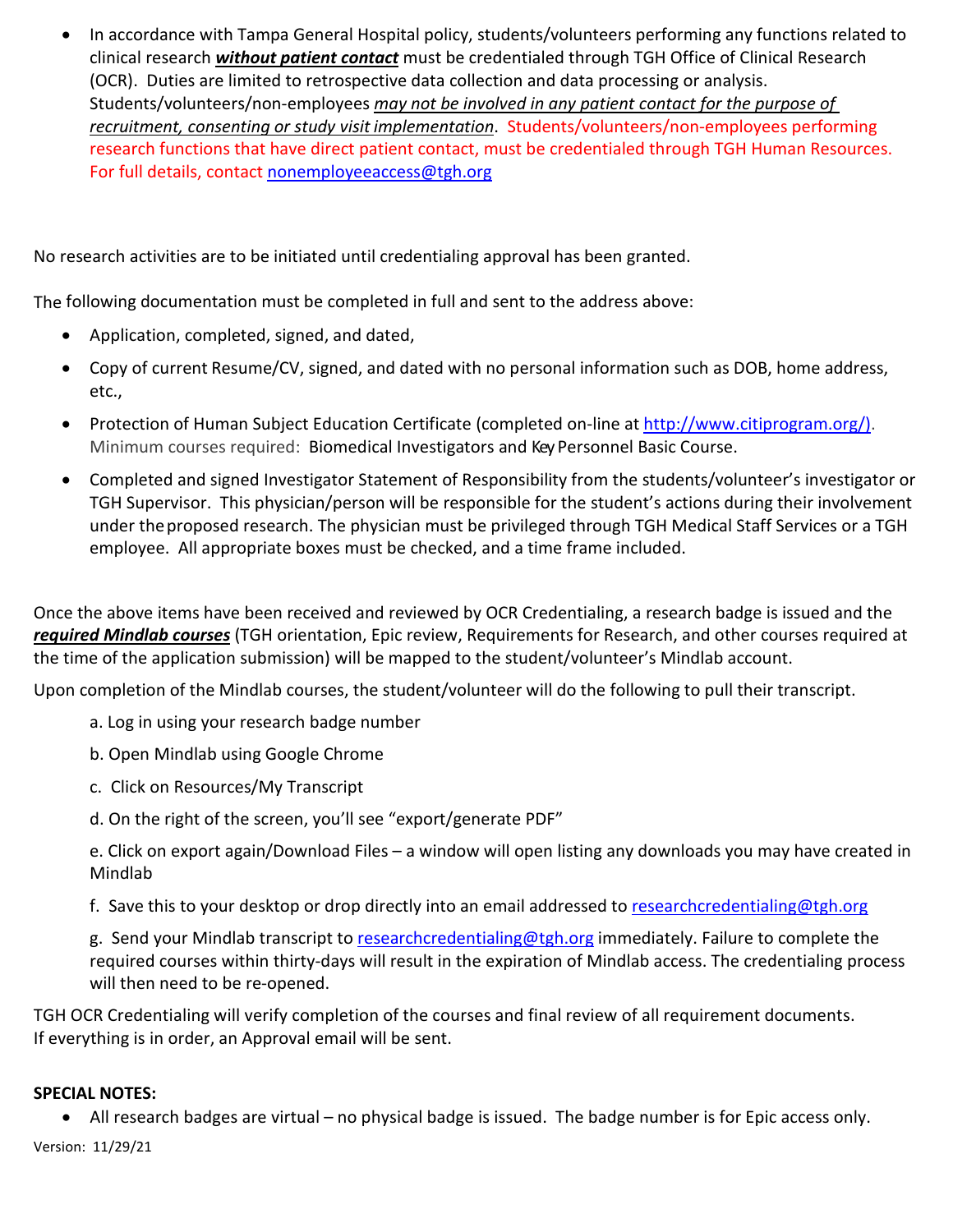Should access be needed to buildings/offices, the credentialing process will need to be completed through TGH HR to obtain an entry badge.

- The maximum time frame a research badge is issued is for 1-year and will expire regardless of time frame listed on the Investigator's Statement of Responsibility. Student/volunteer must notify TGH OCR Credentialing 30-days prior to the expiration to avoid any delay in access. If the Investigator's Statement does not cover the time frame needed, an updated Statement must be submitted to OCR Credentialing before renewal is approved.
- If Epic Remote Access is needed, student/volunteer is to notify TGH IT directly. Please submit an IT request ticket to TGH at [https://helpdesk.tgh.org#pages/ticket/new](https://helpdesk.tgh.org/#pages/ticket/new) or you can call them at (813) 844-7490. The ticket will require approval and then will be routed to TGH IT for activation.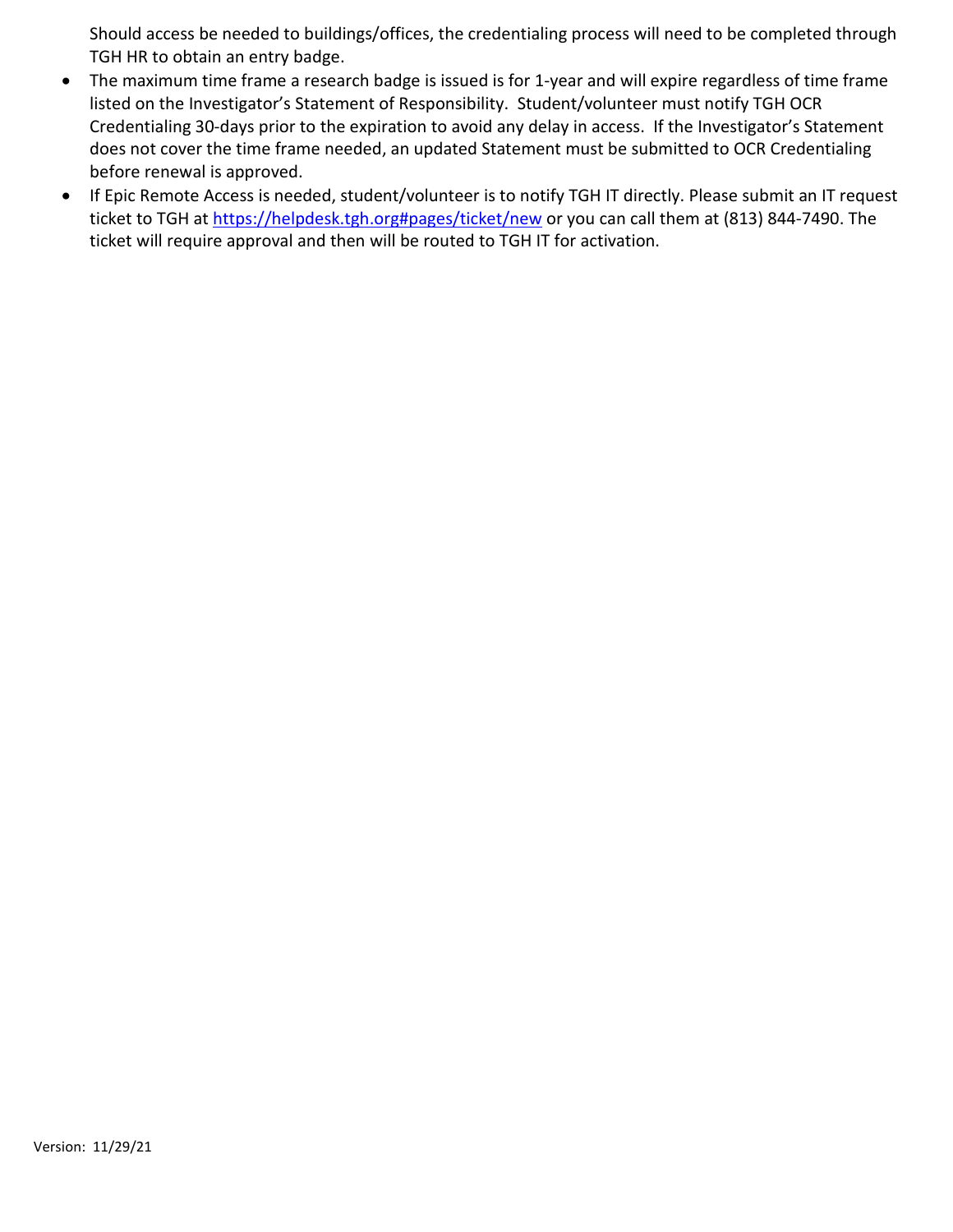

**Will you have direct patient contact such as recruiting, consenting, or performing research functions?** 

**YES:** *STOP* **- Contact TGH HR for credentialing requirements.**

 **NO: Move forward and complete all the following information in this application and forward to [researchcredentialing@tgh.org](mailto:researchcredentialing@tgh.org)**

# **I. Personal Information**

| First                                                                                          | Middle Initial | Last |  |  |  |  |  |
|------------------------------------------------------------------------------------------------|----------------|------|--|--|--|--|--|
|                                                                                                |                |      |  |  |  |  |  |
|                                                                                                |                |      |  |  |  |  |  |
|                                                                                                |                |      |  |  |  |  |  |
|                                                                                                |                |      |  |  |  |  |  |
|                                                                                                |                |      |  |  |  |  |  |
| Current Position or Year in School: Proposed Date of Graduation:                               |                |      |  |  |  |  |  |
|                                                                                                |                |      |  |  |  |  |  |
| Is this research project conducted for a school requirement (for credit)? Yes $\Box$ No $\Box$ |                |      |  |  |  |  |  |
| If you already have a TGH badge number, please list here:<br>                                  |                |      |  |  |  |  |  |
| Please indicate your level of education or credentials:                                        |                |      |  |  |  |  |  |
| $\Box$ Bachelor's Degree                                                                       |                |      |  |  |  |  |  |
| Master's Degree<br>$\Box$                                                                      |                |      |  |  |  |  |  |
| <b>Medical Student</b><br>$\perp$                                                              |                |      |  |  |  |  |  |
| Doctoral Candidate<br>$\perp$                                                                  |                |      |  |  |  |  |  |
|                                                                                                |                |      |  |  |  |  |  |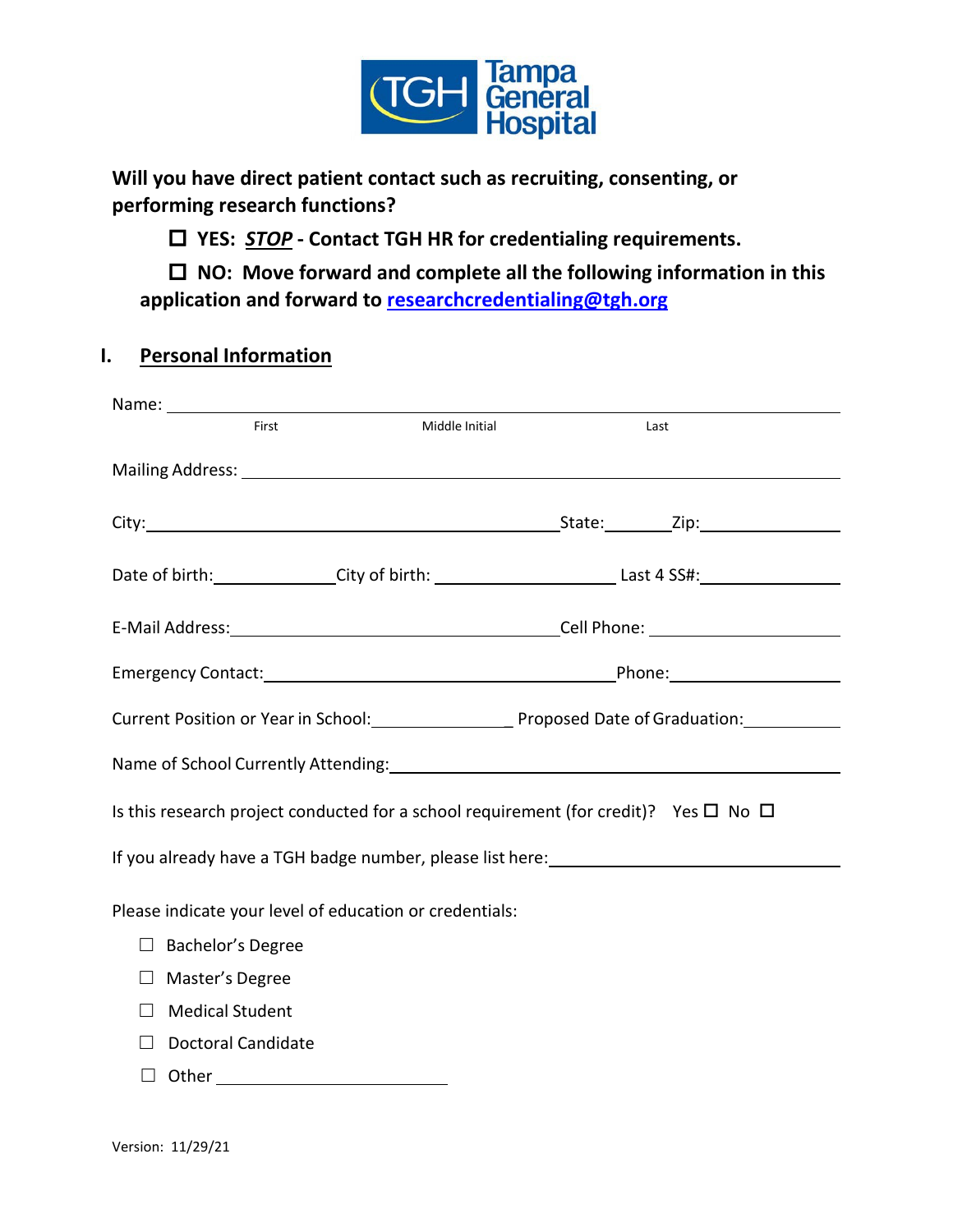# **II. Professional Information**

| Please list the Principal Investigators that you intend to work with:                                            |  |
|------------------------------------------------------------------------------------------------------------------|--|
|                                                                                                                  |  |
| and the control of the control of the control of the control of the control of the control of the control of the |  |
|                                                                                                                  |  |
|                                                                                                                  |  |
|                                                                                                                  |  |
| Please indicate the types of studies that you expect to be involved in:                                          |  |
| <b>Chart Review</b>                                                                                              |  |
| Registry                                                                                                         |  |
| Observational                                                                                                    |  |
|                                                                                                                  |  |
| Drug Trials                                                                                                      |  |
| Device Trials                                                                                                    |  |
| Industry Sponsored                                                                                               |  |
| Investigator Initiated                                                                                           |  |

*I understand that my involvement with human research is a privilege that is to be conducted under the ethical principles of respect for all persons, beneficence, and justice. I am committed to protecting the privacy of patient health information during any data collection that I am responsible for and am committed to minimizing risk for any patients during the conduct of the research that I am involved in. I will conduct all research related activities according to the TGH and IRB approved study protocol and will maintain patient safety at the forefront of all research activities with which I am involved.*

**Applicant Signature Date**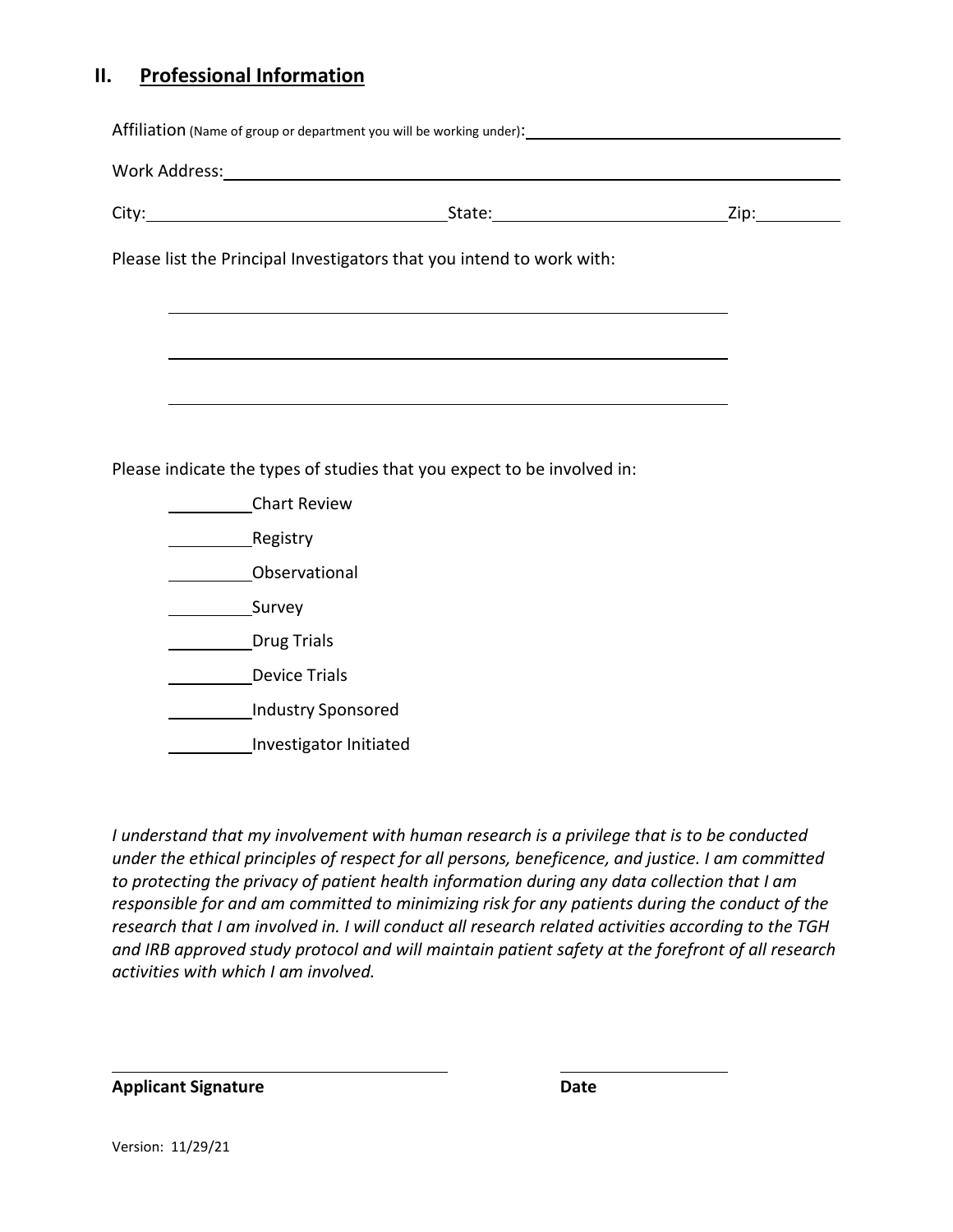

# **CONFIDENTIALITY STATEMENT**

I, , will be participating in research studies that are to be conducted at Tampa General Hospital. All TGH related studies that I serve on as a research staff member will be approved by Tampa General Hospital and a TGH affiliated Institutional Review Board.

I realize that, in the course of my work, I may be exposed to confidential information regarding patients.

I understand that all patient information is confidential and protected under State and Federal regulations governing hospitals and patient rights. Violations of the sections may carry penalties.

I further understand that no patient names or data may be abstracted or removed from the hospital other than as identified in the research protocols and approved in the Tampa General HIPAA Authorizations.

I understand the above conditions and agree to comply with them.

Signature Date Date Date

Print Name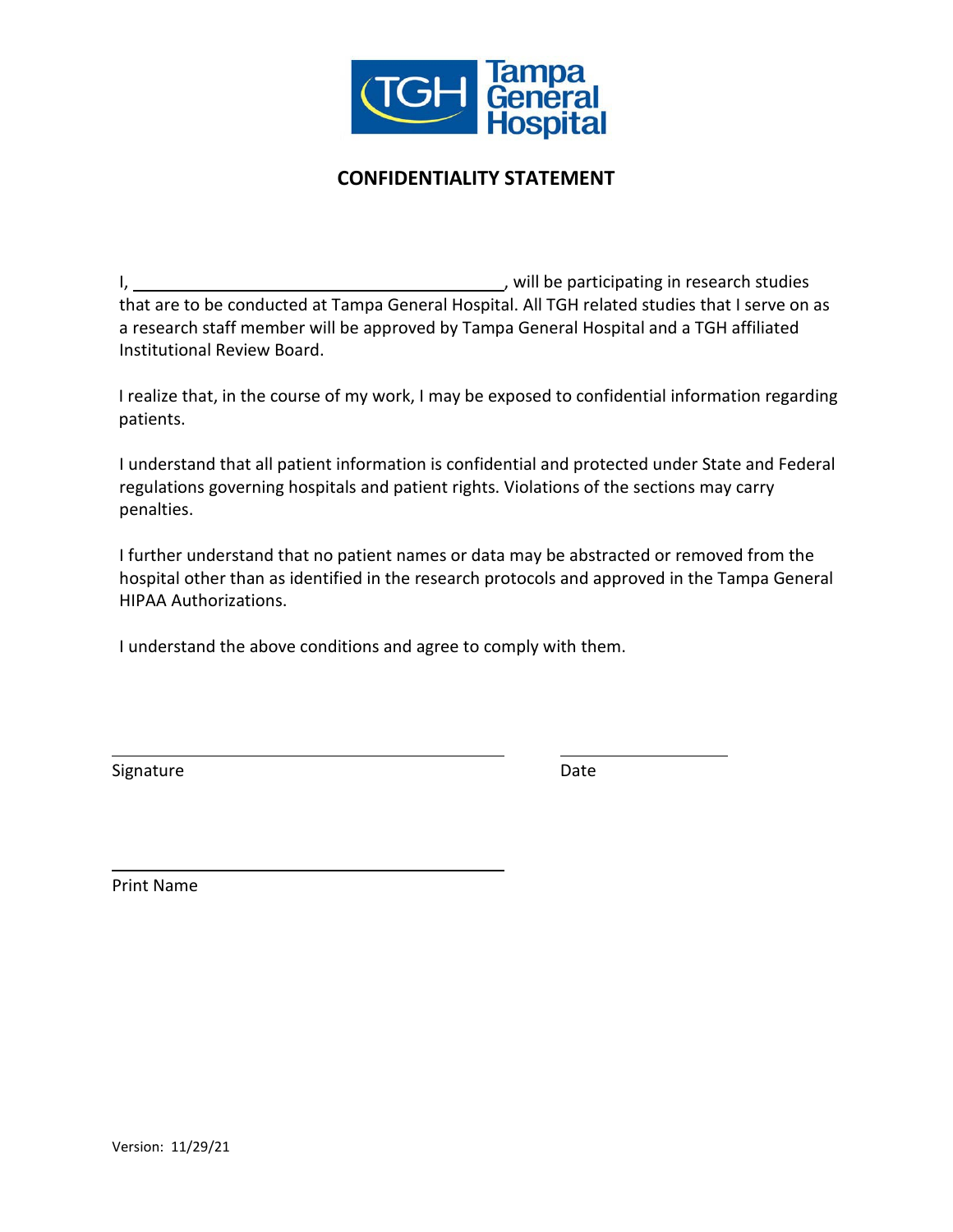

# **INVESTIGATOR'S STATEMENT OF RESPONSIBILITY**

| $\Box$<br>I will be sponsoring the above-named student for a research internship from                                                                                                                                                                                        |
|------------------------------------------------------------------------------------------------------------------------------------------------------------------------------------------------------------------------------------------------------------------------------|
| $\Box$<br>I understand that the student may not be involved in any patient contact for the purpose<br>of recruitment, consenting, or study visit implementation.                                                                                                             |
| $\Box$ I understand that the student's duties regarding research activities are limited to<br>retrospective data collection and data processing or analysis.                                                                                                                 |
| I am requesting remote access for my student. I acknowledge that this is only necessary if<br>chart review will occur off the TGH network. (if this is required, please have the student complete<br>the additional Security and confidentiality agreement on the last page. |
| By signing below, I agree to be responsible for the student's conduct while under my supervision<br>for this research role.                                                                                                                                                  |
|                                                                                                                                                                                                                                                                              |
|                                                                                                                                                                                                                                                                              |

Principal Investigator/TGH supervisor\*

\_\_\_\_\_\_\_\_\_\_\_\_\_\_\_\_\_\_\_\_\_\_\_\_\_\_\_\_\_\_\_\_\_\_\_\_\_

**\*Student sponsor must be an attending physician privileged through TGH Medical Staff Services or a TGH employee.**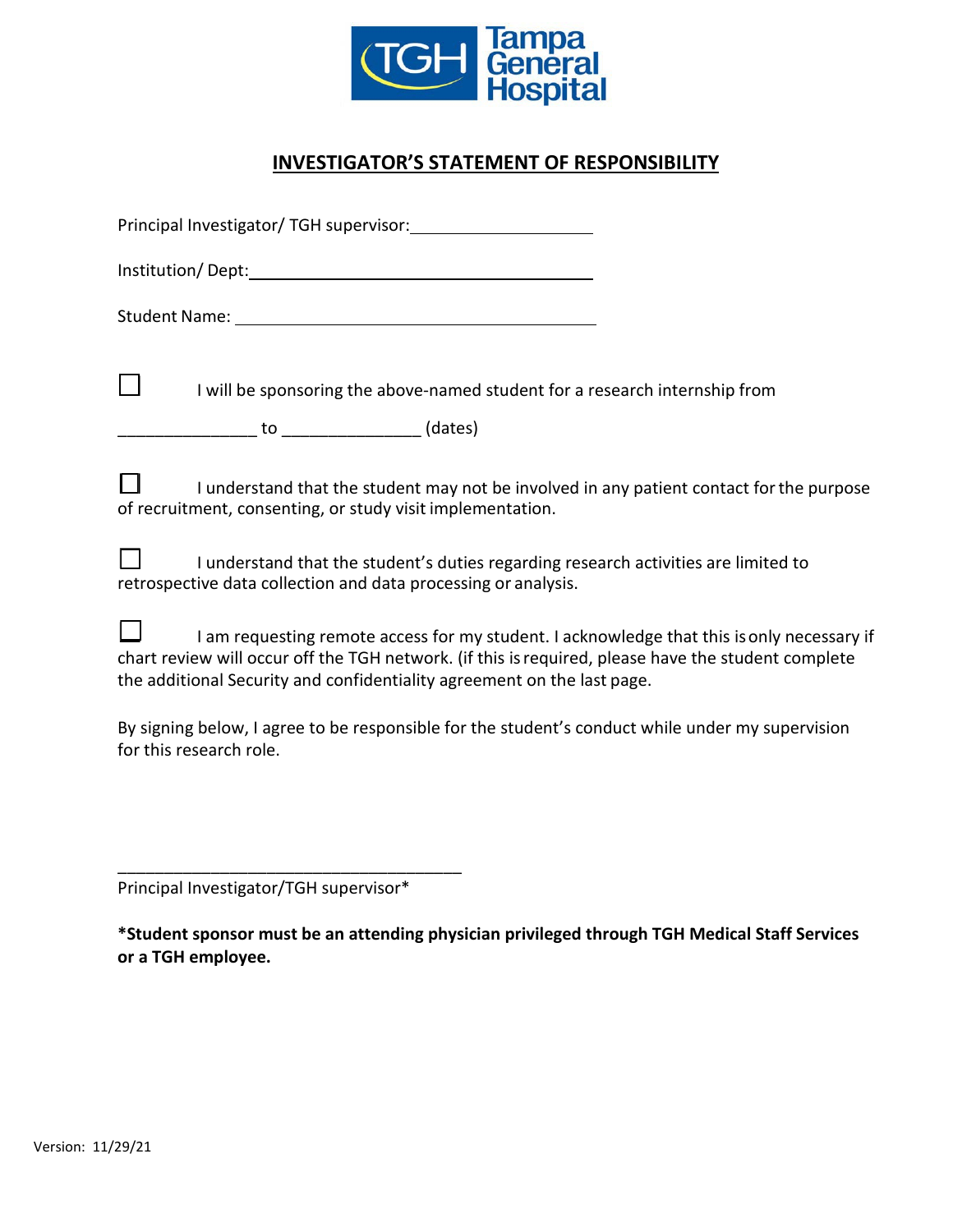

## **Security and Confidentiality Agreement**

TGH\* has a legal responsibility to safeguard the confidentiality and security of our patients' protected health information (PHI) as well as operational, proprietary, and employee information. This information may include, but is not limited to, patient health records, human resources, payroll, fiscal, research, and strategic planning and may exist in any form, including electronic, video, spoken, or written. This agreement applies to all members of the workforce, including but not limited to employees, volunteers, students, physicians, and third parties, whether temporary or permanent, paid or not paid, visiting, or designated as associates, who are employed by, contracted to, or under the direct control of TGH. This agreement also applies to users of TGH information systems, and the information contained therein, whether the user is affiliated with TGH or not, and whether access to or use of information systems occurs locally or from remote locations. I hereby agree as follows:

- I acknowledge that TGH has formally stated in policy its commitment to preserving the confidentiality and security of health information in any format. I understand that I am required, if I have access to such health information, to maintain its confidentiality and security.
- I understand that access to health information created, received, or maintained by TGH or its affiliates is limited to those who have a valid business, medical, or professional need to know the information. I understand that TGH has implemented administrative, technical, and physical safeguards to protect the confidentiality and security of PHI, and I agree not to bypass or disable thesesafeguards.
- I understand that I will be given a unique User ID and password to access electronic health, operational, proprietary, employee or other confidential information. I understand that my User ID and password are confidential, that I am responsible for safekeeping my password, that I am also responsible for any activity initiated by my User ID and password, and that in certain circumstances my User ID and password may be equivalent to my legal signature. If I suspect that my User ID or password has been compromised, I should immediately contact TGH Information Technology (IT).
- I have no expectation of privacy when using TGH's information systems. TGH shall have the right to record, audit, log, and/or monitor access to or use of its information systems that is attributed to my User ID. I agree to practice good workstation security measures on any computing device that uses or accesses a TGH information system. Good security measures include, but are not limited to, maintaining physical security of electronic devices, never leaving a device unattended while in use, and adequately shielding the screen from unauthorized viewing by others.
- I understand that only encrypted and password protected devices may be used to transport PHI or other Restricted Data.
- I understand that smartphones and other mobile devices used to access TGH information systems must be configured to encrypt any Restricted or Sensitive Data, including photographs and videos, in persistent storage. I understand that I may access and/or use TGH confidential or Restricted Data only as necessary to perform my job-related duties and that I may disclose (i.e., share) confidential or Restricted Data only to authorized individuals with a need to know that information in connection with the performance of their job functions or professionalduties.
	- 1. *Restricted Data:* Data in any format collected, developed, maintained, or managed by or on behalf of TGH, or within the scope of TGH's activities, that are subject to specific protections under federal or state law or regulations or under applicable contracts (e.g., medical records, Social Security numbers, credit card numbers, Florida driver licenses, and export-controlled data).
	- 2. *Sensitive Data:* Data whose loss or unauthorized disclosure would impair the functions of TGH, cause significant financial or reputational loss, or lead to likely legal liability (e.g., financial information, salary information, hospital policies, research work in progress, and copyrighted or trademarkedmaterial).
- I understand that upon termination of my employment / affiliation / association with TGH, I will immediately return or destroy, as appropriate, any confidential or Restricted Data in my possession. I understand that my confidentiality obligations under this Agreement will continue after the termination of this Agreement and after termination of my employment or affiliation with TGH.
- I agree to immediately report any known or suspected violation of the confidentiality or security of PHI of patients of TGH to either TGH IT or to the TGH Privacy Office.
- I understand that violations of this Agreement may result in revocation of my user privileges and/or disciplinary action, up to and including termination, and that TGH may seek any civil or criminal recourse and/or equitable relief.

By signing or by entering my name and other identifying information on this Agreement, I acknowledge that I have read this Agreement and agree to comply with all the terms and conditions stated above.

| <b>Print Name</b> | <b>Entity or Department</b> |                 |
|-------------------|-----------------------------|-----------------|
| Signature         | Date                        | Badge # or ID # |
| E-mail            |                             |                 |

 $\overline{\Gamma}$ 

<sup>\*</sup>For purposes of this agreement, TGH includes the Florida HealthSciences Center, Inc.'s Board of Directors, Florida Health Sciences Center, Inc., Iminary Healthcare Staffing and The Surgery Center at TGH Brandon HealthPlex